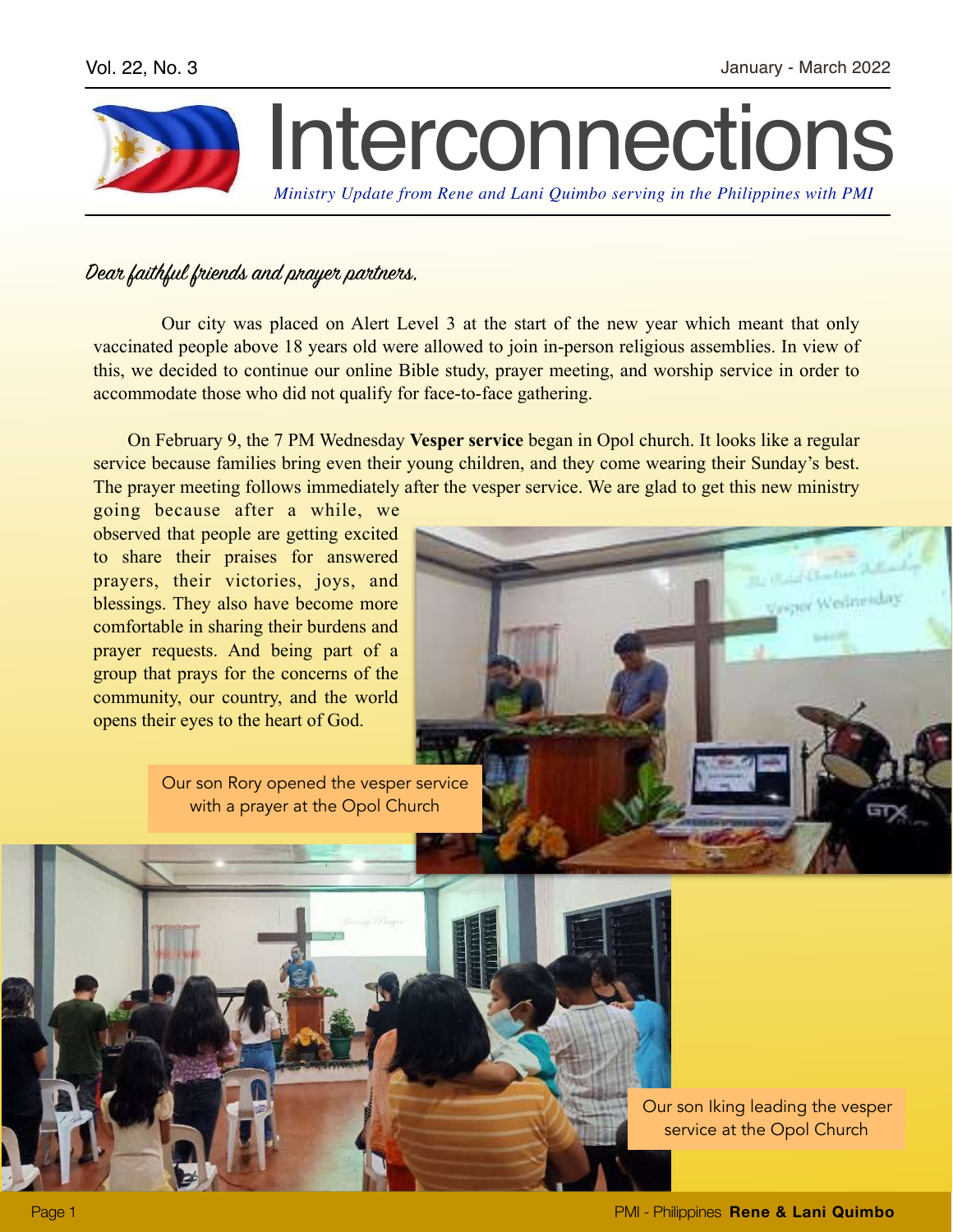

 As our city's Alert Level got downgraded to 1, our church decided to discontinue the online ministries effective March 13 (except for the Friday Bible study and prayer meeting) so that all will be encouraged to come for the face-toface ministries: Sunday school, worship service, and other fellowship meetings.

 **Please pray with us**. There are several families in the neighborhood where the Bajaus reside who are complaining about their presence in the community. The Bajaus feel rejected and dejected, and afraid of what these people will do to them. We told them to ignore them since the community chairman and his council knew and approved their taking up residence in the area. The smooth integration of the Bajaus with the non-Bajaus in the church is inspiring. The Bajaus perceive unconditional acceptance by the non-Bajau members as seen in their joyful participation in the different church ministries-- there is a strong sense of belongingness.

In **Zamboanga City**, the team of Alpad, his wife Napsa, and missionaries Gemma and Judy An is working hard to schedule a weekly ministry of home visitation, prayer meeting, Bible study for men, women, youth, and children in Arena Blanco. At the **Mampang Ministry Center**, Judy An leads Saturday youth fellowship, Gemma holds Saturday Bible study and prayer meeting, and on Sunday, with Alpad and Napsa, they teach Sunday school for adults, youth, and children before the worship service.

 One of our pressing prayer requests is that God will raise a male missionary to serve in Zamboanga City. Traditionally/culturally, men from Muslim background prefer a male teacher/ leader. Although Alpad is helping in the work, the fact that he grew up in this community somewhat makes the older men uncomfortable or awkward.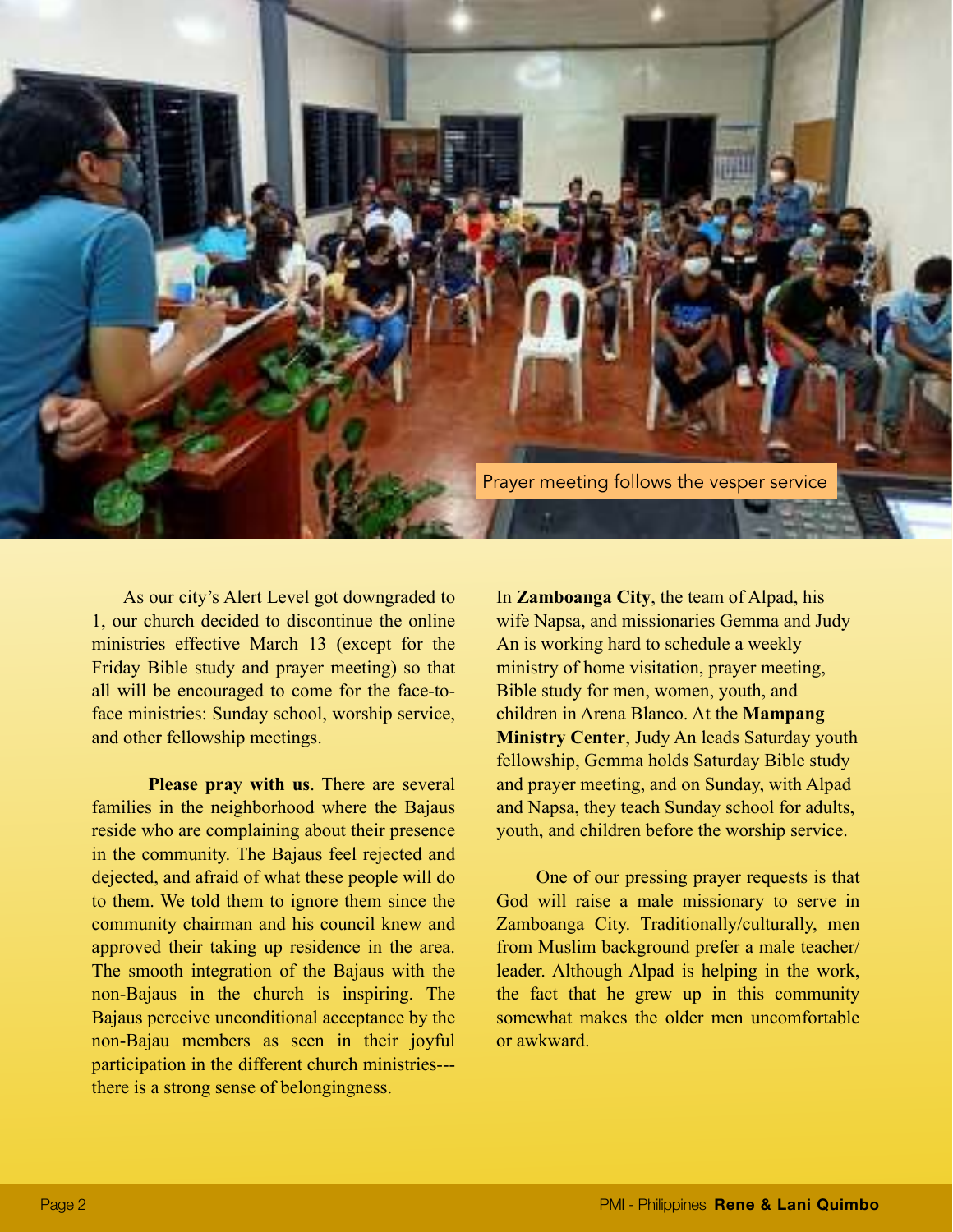

 At the Hillside Learning Center in Lacolac, we have completed the preparation of teaching materials for the fast approaching summer DVBS. We still need to make the decorations, select the games, choose the songs, and come up with the schedule of daily DVBS program of activities. Then, we will conduct the DVBS team training and workshop. Soon after the national elections (please pray with us for a peaceful and honest elections on May 9), we will hold DVBS in 3 venues: Opol, Lacolac, and Zamboanga City.

 The prayer walk around the community of Lacolac took us to homes where God's word was proclaimed, the Good News explained, and prayers, on their behalf, were lifted up to God's throne of grace.